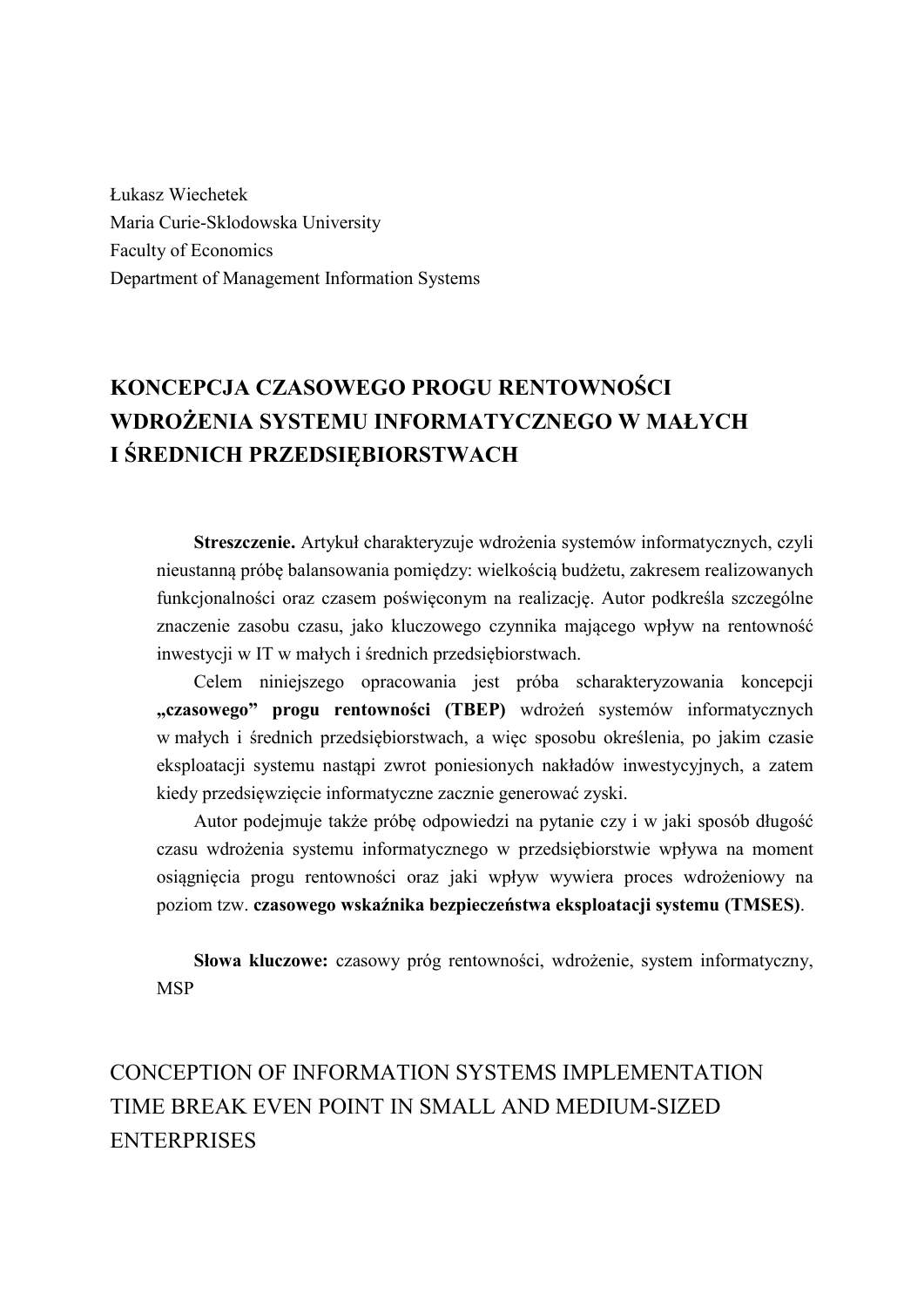**Summary.** Article concerns information systems implementation, the constant attempt to balance between: the budget, the scope and implementation time. The author stresses the importance of the time resource, as a key factor affecting the profitability of IT investments in small and medium enterprises.

The purpose of this paper is an attempt to characterize the concept **of time breakeven point (TBEP)** related to information systems implementation in small and medium enterprises, and how to determine when the operation of the system will return the invested capital; after what time will the IT project generate profits.

The author also makes an attempt to answer the question whether and how the duration of the system implementation affects the moment of reaching break-even point and what impact has the implementation process time on the level of so-called **time margin of information system exploitation safety (TMSES)**.

**Key words:** time BEP, IT implementation, SME

#### **1. Break-even analysis**

Break-even analysis allows to evaluate the projects by determination of value or quantity from which the project starts to be profitable. It allows to determine the level of revenue, which covers the total costs (variable and fixed) related to the functioning of the company<sup>1</sup>. The literature describes in details the quantity and value break-even<sup>23</sup>. In accounting the break-even point is the point (in terms of unit sales) at which the total revenue from the sale is equal to the total cost. In other words, the value of fixed costs divided by the difference between the unit sale price and unit variable cost (unit contribution margin) (**formula 1**).

$$
BEP = F_C/(u_P - v_C) \tag{1}
$$

*where: BEP - break-even point (units of sale) F<sup>C</sup> = fixed costs v<sup>C</sup> = variable costs per unit u<sup>P</sup> = sale price per unit*

Wzór 1. Wzór na próg rentowności Formula 1. Break-even point formula

<sup>1</sup> Pomykalska B., Pomykalski P.: Analiza finansowa przedsiębiorstwa. Wydawnictwo Naukowe PWN, Warszawa 2008, s.114.

<sup>&</sup>lt;sup>2</sup> Ćwiąkała-Małys A., Nowak W.: The generalized sensibility analysis of the profit in a company which produces n-assortments. "Operations Research & Decisions", Issue 2, 2007. p.9-10.

<sup>3</sup> Szczypa P.: Rachunkowość zarządcza. Klucz do sukcesu. CeDeWu, Warszawa 2011, s. 115-118.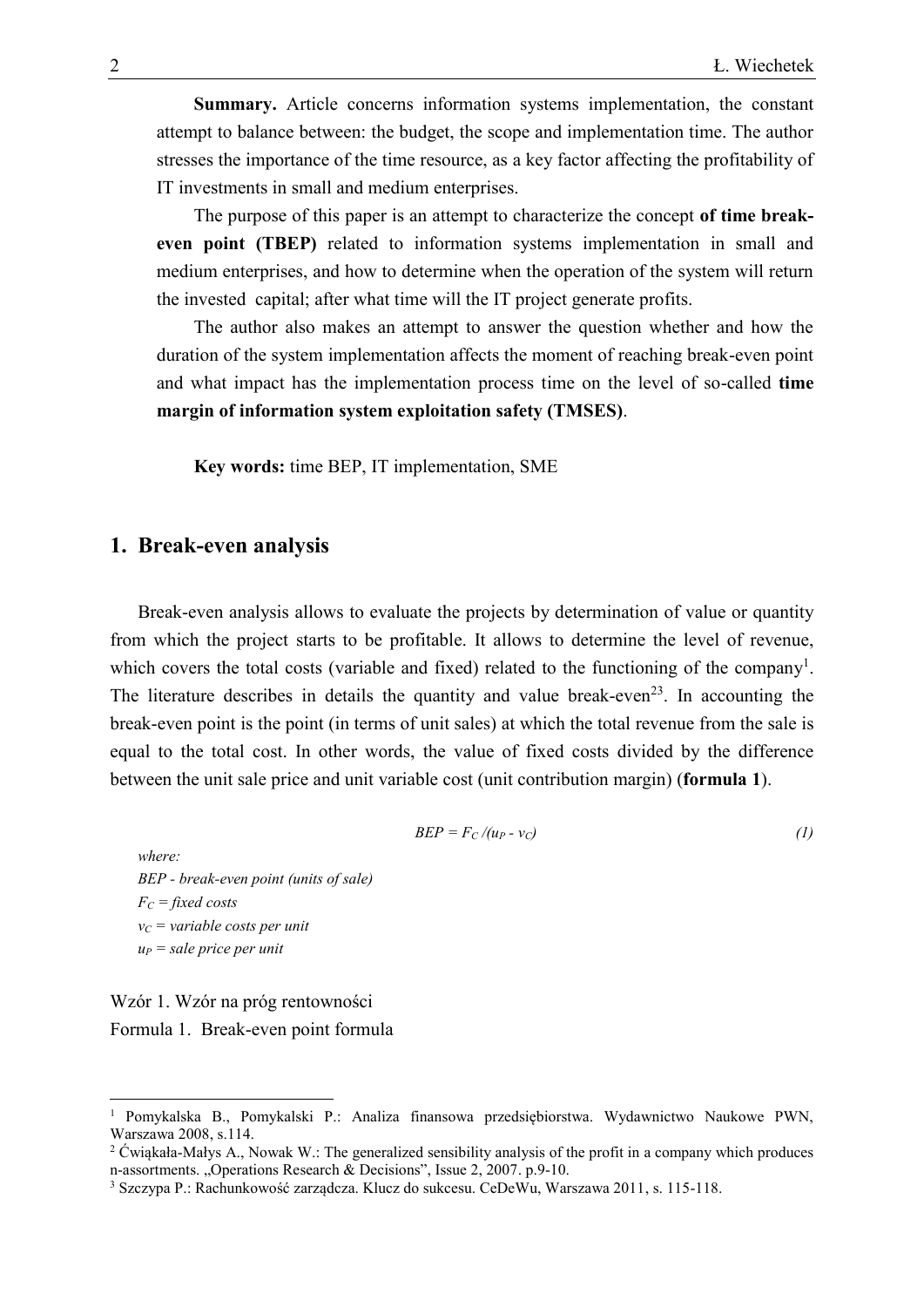Source: own work based on Szczypa P.: Rachunkowość zarządcza. Klucz do sukcesu. CeDeWu, Warszawa 2011, s. 115-118.

Graphic shows the definition of a break-even was presented on **figure 1**.



Rys. 1. Graficzna definicja progu rentowności i marginesu bezpieczeństwa Fig. 1. Graphical definition of break-even point and margin of safety Source: own work.

In value terms, the break-even means value of sales that can cover the amount of fixed and variable costs. Margin of safety represents the strength of the company. It enables managers to know whether the company is over or below the break even point. So answers the question how large can be reduction in sales to remain profitable. The smaller positive value of the safety margin, the greater the risk of profitability loss, and the greater need for monitoring of sales and cost volume.

## **2. The use of information systems in SME companies**

 $\overline{a}$ 

The statistics<sup>4</sup> shows that the majority of Polish entrepreneurs declare to use the computers and the Internet, but the effectiveness of usage is rather at a low level. Internet usage is usually reduced to sending e-mail, searching information. The SME companies rarely use the IT technology in ordering processes, or implement specialized business management systems.

<sup>4</sup> PARP: Kierunki inwestowania w nowoczesne technologie w przedsiębiorstwach MSP. PARP, Warszawa 2007, s. 8.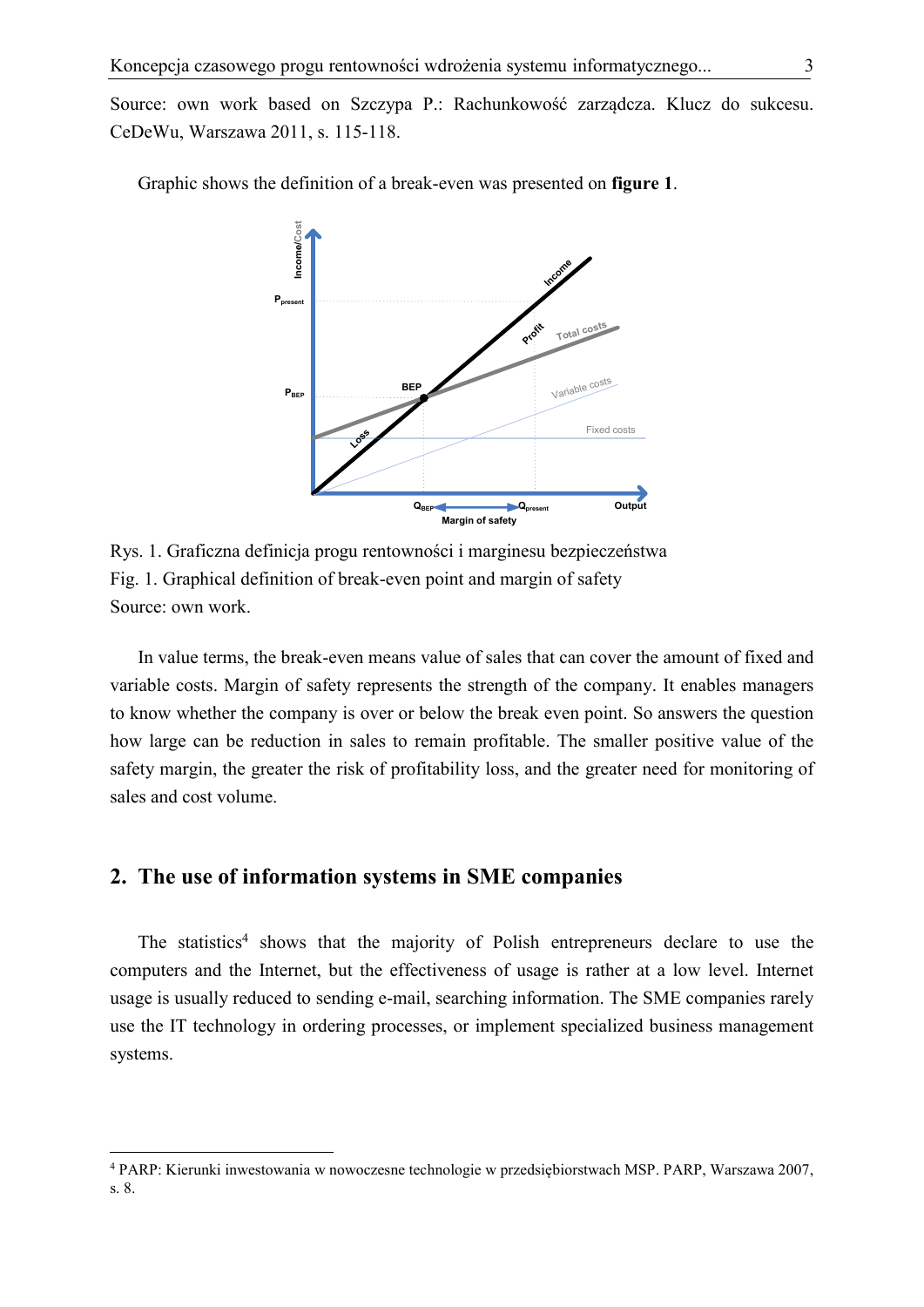The performed research<sup>5</sup> shows that awareness of the benefits arising from the use of IT tools in the Polish SME sector is much lower than in large corporations, but also much lower than in Western or American representatives of the SME sector.

The use of information systems offers many measurable benefits, but is also associated with a number of costs generated during the implementation and operation stage. The most commonly used (by Polish small and medium businesses) IT tools are<sup>6</sup>: office suites, accounting systems, sales and storage systems. A full list of the systems used by the Polish SME sector members presents **figure 2**.





Fig. 2. Types of computer software used by the Polish SMEs

Source: own work based on PARP: Kierunki inwestowania w nowoczesne technologie w przedsiębiorstwach MSP, PARP, Warszawa 2007, s. 44.

Small and medium enterprises increasingly invest in integrated tools that support the management process and facilitate contacts with clients and subcontractors. The system implementation is time-consuming process, on average, depending on the company size and the scale of the project lasts from several months to several years<sup>7</sup>. So it is a risky process. The risk may result from variable company needs, changes in legal requirements or technical conditions. The risk may be also caused by the possibility of winding up the client company

<sup>&</sup>lt;sup>5</sup> Chełpiński K.: Mali muszą iść drogą dużych. "Computerworld", Vol. 18-19/893, 2010, s. 29.

<sup>6</sup> PARP: op.cit. PARP, Warszawa 2007, s. 44.

<sup>7</sup> Yourdon E.: Marsz ku klęsce. Poradnik dla projektanta systemów. WNT, Warszawa 2000, p. 19.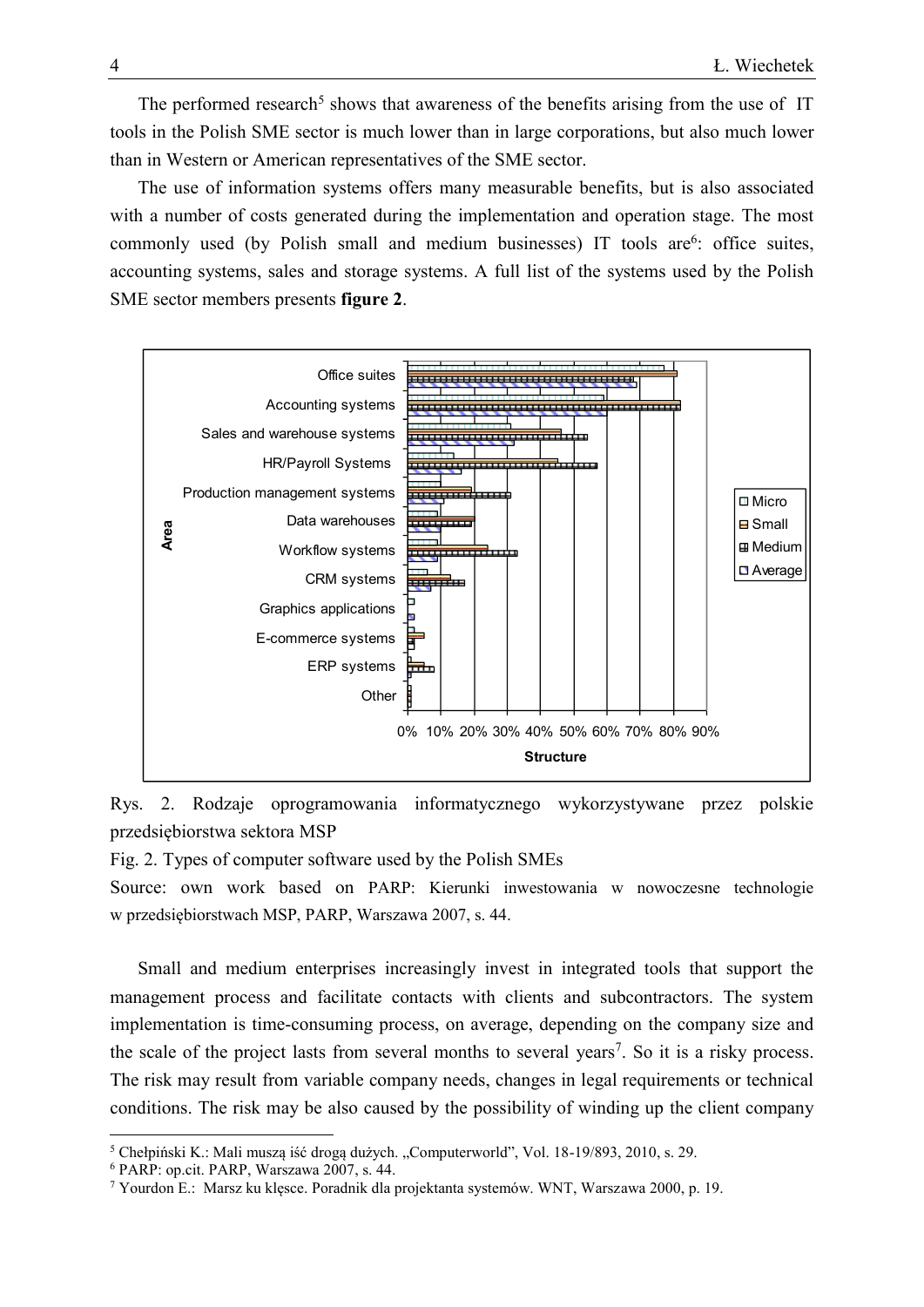or the company providing implementation services. The danger of modifications is directly related to the implementation project duration. The main goal, therefore, seems to be the earliest possible completion of the implementation. That will reduce costs associated with the duration of the project such as salaries of project managers, but mostly, decrease the risk of changes in implementation aims or the key system requirements. Rapid deployment of the system also allows for earlier generation of additional revenue resulting from the system operation, and thus leads to an earlier return on investment.

However, it is worth to remember that the faster realization of the implementation process may reflect negatively on the functionality of the IT tool or the quality of the introduced system.

### **3. IT system implementation**

Implementation of the IT system is one of the most difficult tasks in the area of upgrading the information system of the organization<sup>8</sup>. Implementation process can be defined as introduction of system to the field of the enterprise, transferring system from the people who have designed, implemented it, to the people who will operate it<sup>9</sup>.

The IT system implementation procedure in small and medium-sized enterprises consists of the following phases $10$ :

- analysis,
- organizational arrangements for implementation,
- implementation design.
- $-$  the proper system implementation,
- start and system operation.

A significant is the fact that the duration of the IT implementation project is clearly correlated with the size of the company and the size of the implementation team. The average duration of the implementation project carried out in companies of different size is presented in **table 1**.

Table 1

Charakterystyka czasowa projektów wdrożeń systemów informatycznych The time characteristics of IT implementation projects

<sup>8</sup> Kisielnicki J., Sroka H.: Systemy informacyjne biznesu. Informatyka dla zarządzania. Placet, Warszawa 2001, s. 131.

<sup>&</sup>lt;sup>9</sup> Ibidem.

<sup>10</sup> Flasiński M.: Zarządzanie projektami informatycznymi. PWN, Warszawa 2009, s. 35.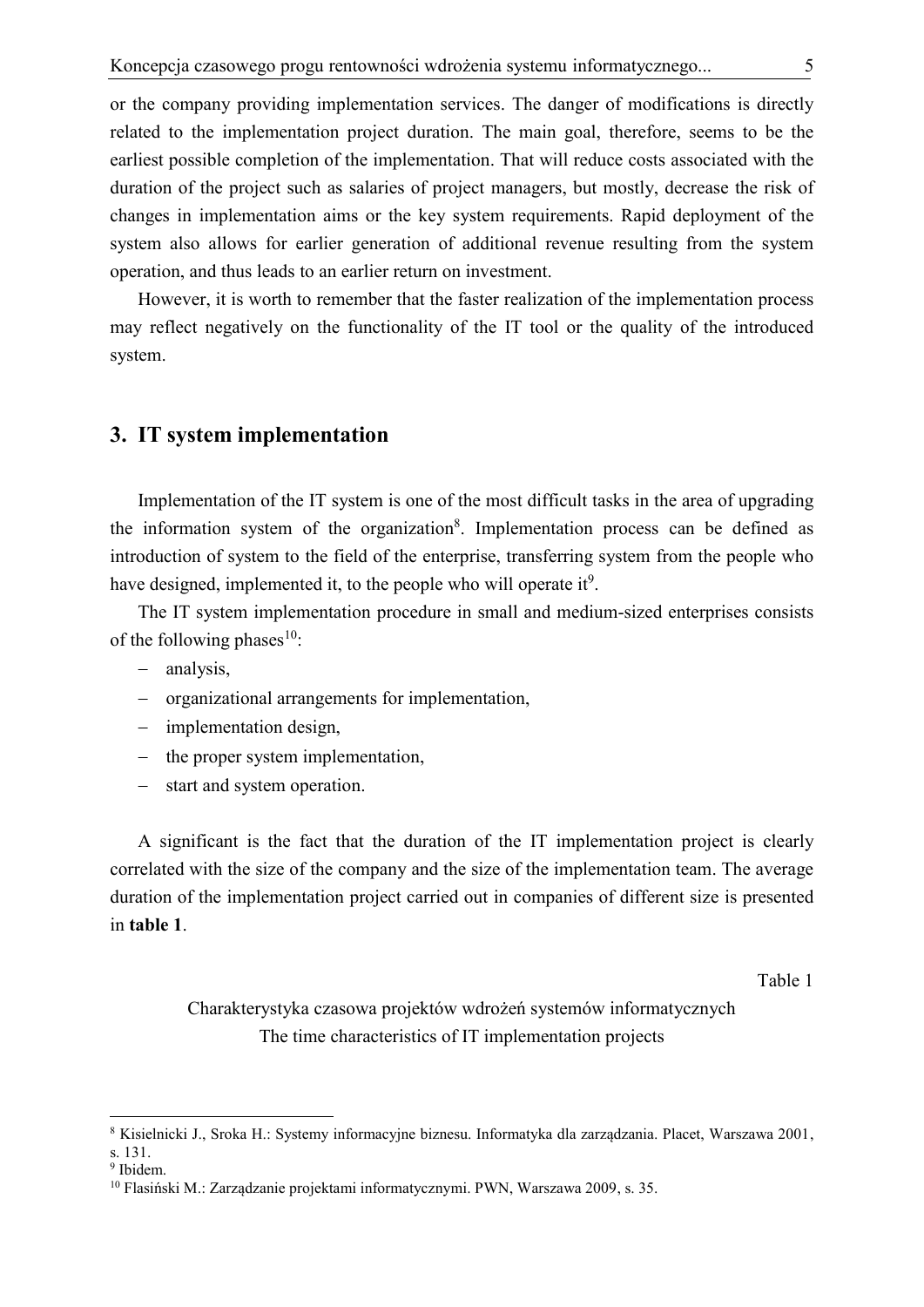| N  | <b>Company size</b> | Type of project | <b>Duration</b> | <b>Team size</b> |
|----|---------------------|-----------------|-----------------|------------------|
| 0. |                     |                 |                 |                  |
| ı. | small               | small size      | 3-6 months      | up to 10 people  |
| 2. | medium              | medium size     | 1-2 years       | $20-30$ people   |
| 3. | large               | large size      | 3-5 years       | $100-300$ people |
| 4. | corporation         | Giant           | $7-10$ years    | 1000-2000 people |

Source: own work based on Yourdon E.: Marsz ku klęsce. Poradnik dla projektanta systemów, WNT, Warszawa 2000, p. 19.

Thus, the costs associated with implementation of the IT system are generated long before the actual start of implementation, but also after completion of the implementation during the system operation stage. The same situation applies to the revenues (benefits) related to the implementation procedure. Several advantages can be observed already during the preanalysis stage including: organization of documentation, business processes mapping, eliminating of redundant data. However, the greatest benefits are visible during the system operation phase, after completion of stability phase, for example:

- acceleration of information flow,
- automation of information processing,
- greater control over the company.

The main difference is the fact that the level of marginal costs (increase of total costs) associated with the system implementation decreases with the progress of the implementation work. The largest cost is usually preparing and designing implementing process (including the purchase of licenses, purchase of equipment, costs of external experts). Revenues (benefits), however, minimal in the early stages, in most cases become visible in the operation phase.

At the end of the implementation stage the designers, members of the implementation team are replaced by end-users. The system is transferred from the people who have designed, implemented it, to the people who will operate  $it<sup>11</sup>$ . This process is important for the organization, on the one hand the system can be underdeveloped and does not meet the requirements of the organization, on the other hand the organization itself may not be ready to adopt the system, which in turn can lead to multiple charges, or increase in the reluctance of enterprise informatization. Implementation of the IT system also causes significant changes in the structure and functioning of the company<sup>12</sup>.

Regarding the complexity of the IT implementation projects, that consume large amounts of resources, not only labor and capital, but also time, bearing in mind not only the current requirements of the company, but their time variability and relatively short lifetime of IT systems it becomes important to ask the following questions:

<sup>11</sup> Kisielnicki J., Sroka H.: op.cit., s. 133-134.

<sup>12</sup> Lech P.: Zintegrowane systemy zarządzania ERP/ERP II. Wykorzystanie w biznesie, wdrażanie. Difin, Warszawa 2003, s. 42-43.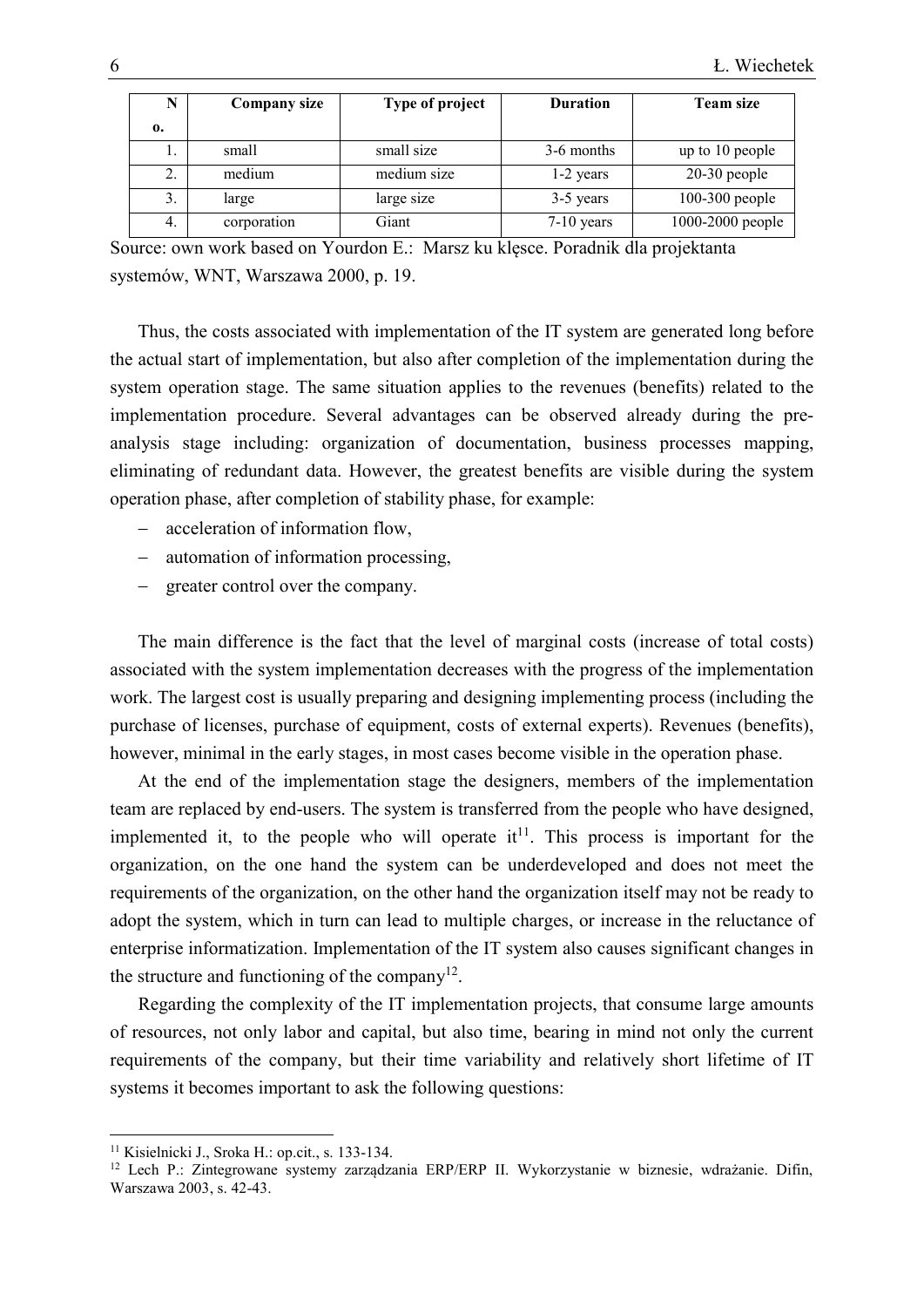- How long can be the period of effective use of the implemented IT system in the enterprise?
- At what time (during the operation phase) the system will reach the break-even time?
- Can extension of the system implementation time affect the return on investment time?
- How much will the company earn (loss) using implemented tool until the withdrawal of the system?

In the above questions, resource of time plays an important role. On the one hand, longer system implementation period can be derived from the more detailed analysis of business requirements, more complete tests or more comprehensive training. On the other hand, longer implementation time causes additional costs such as: project managers salary, extra trainings, and opportunity costs associated with delayed start of system.

## **4. An economic analysis of information systems**

Economic benefits are one of the most important groups of criteria posed in front of computer systems implemented in small and medium enterprises<sup>13</sup>. An economic analysis of IT implementation projects allows for precise calculation of expenditure necessary to carry out the IT implementation, the expected financial benefits, but also appropriate costs distribution in time. Economic analysis of the IT system implementation process should focus on assessing the benefits (costs) but also, due to stretching of the project in time, also on analysis of risk related to the IT implementation projects.

#### **2.1. The cost of system implementation and operation**

Estimating the cost of an IT system implementation seems to be less complicated than the calculation of the revenue generated during the implementation and operation phase. Providers of IT implementation services often calculate typical cost by comparing current project with the already completed IT implementation projects of similar functionality, size and specificity of operation<sup>14</sup>. Costs associated with implementation and operation of the IT system are generated by both: the provider of implementation services, and the company that wants to implement the IT tool<sup>15</sup>. Due to the time period (system life cycle) the costs can be classified as follows<sup>16</sup>:

- the pre-implementation costs,

<sup>13</sup> Flasiński M.: op.cit., s. 143.

<sup>14</sup> Ibidem.

<sup>&</sup>lt;sup>15</sup> Plumb I., Zamfir A.: Use of ict in SMEs management within the sector of services. "Annals of the University of Oradea, Economic Science Series", Vol. 17 Issue 4, 2008, p. 485-487.

<sup>16</sup> Flasiński M.: op.cit., s. 144.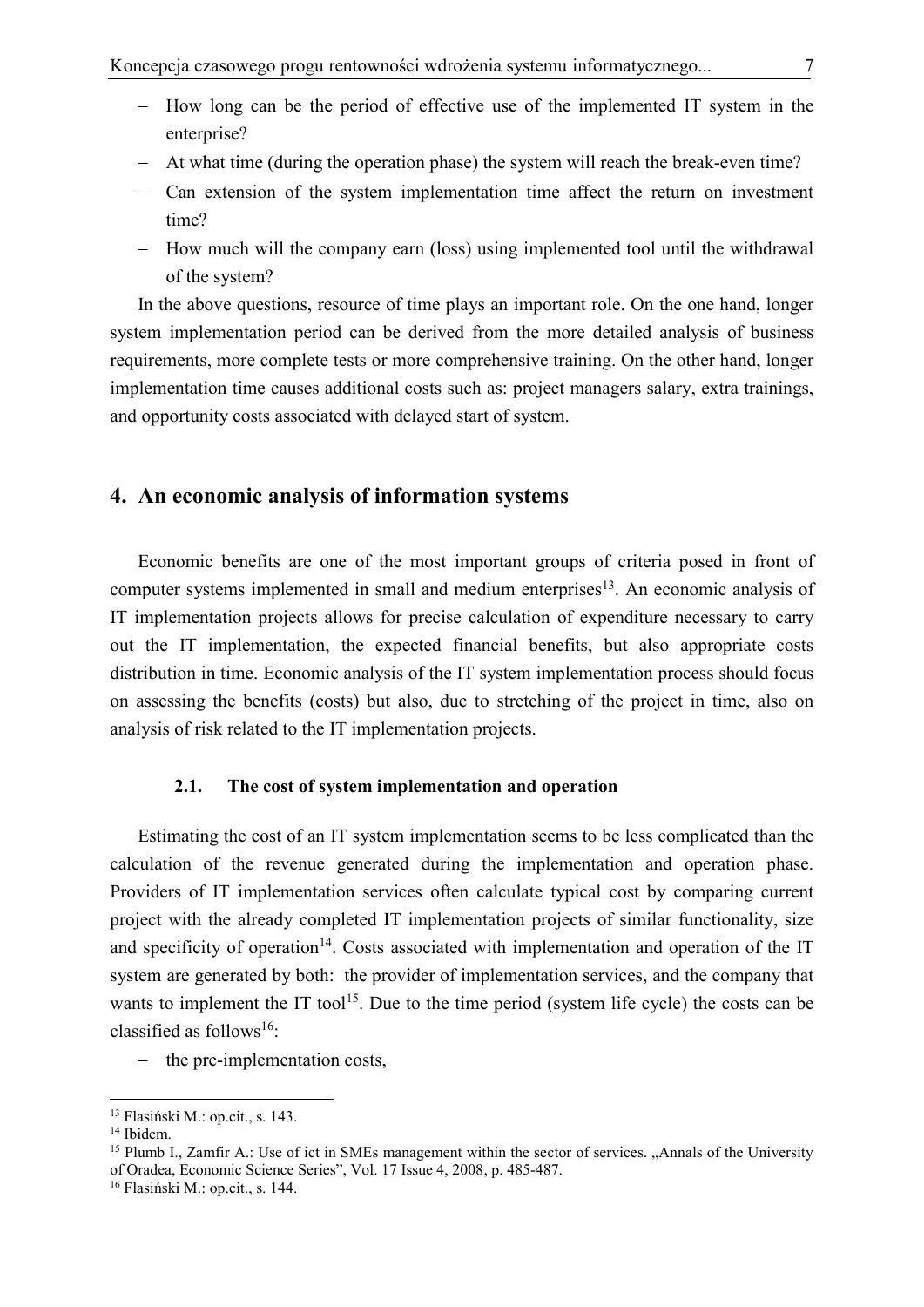- costs of implementation,
- maintenance and development costs.

Selected categories of costs associated with enterprise information systems are shown on **figure 3**.



Rys. 3. Kategorie kosztów związanych z funkcjonowaniem systemu informatycznego w przedsiębiorstwie

Fig. 3. Categories of costs associated with enterprise information system

Source: own work based on Flasiński M.: Zarządzanie projektami informatycznymi, PWN, Warszawa 2009, s. 144; Gunia G.: Wdrażanie zintegrowanych systemów informatycznych, Wydawnictwo Fundacji Centrum Nowych Technologii, Bielsko-Biała 2009, s. 58-60.

The costs of system implementation, assuming a fixed range of functionality, can also be divided into fixed, independent of the duration of implementation and operation process, and variable costs closely related to the implementation time and system life cycle.

To determine the break-even time it is important to separate the costs related to the system implementation and operation phase, its appropriate grouping into fixed and variable costs, and the precise determination of their value.

Summary of fixed and variable costs related to the IT system implementation and operation is presented in **table 2**.

Table 2

Koszty stałe i zmienne związane z wdrożeniem i eksploatacją systemu informatycznego Fixed and variable costs related to the IT system implementation and operation

|     |                                       | <b>Fixed costs</b>                 | Variable costs                |                                                        |  |  |
|-----|---------------------------------------|------------------------------------|-------------------------------|--------------------------------------------------------|--|--|
| No. | <b>Specification</b>                  | <b>Phase</b>                       |                               |                                                        |  |  |
|     | salary of analysts and<br>consultants | - preparation of<br>implementation | salary of project<br>managers | - preparation of<br>implementation<br>- realization of |  |  |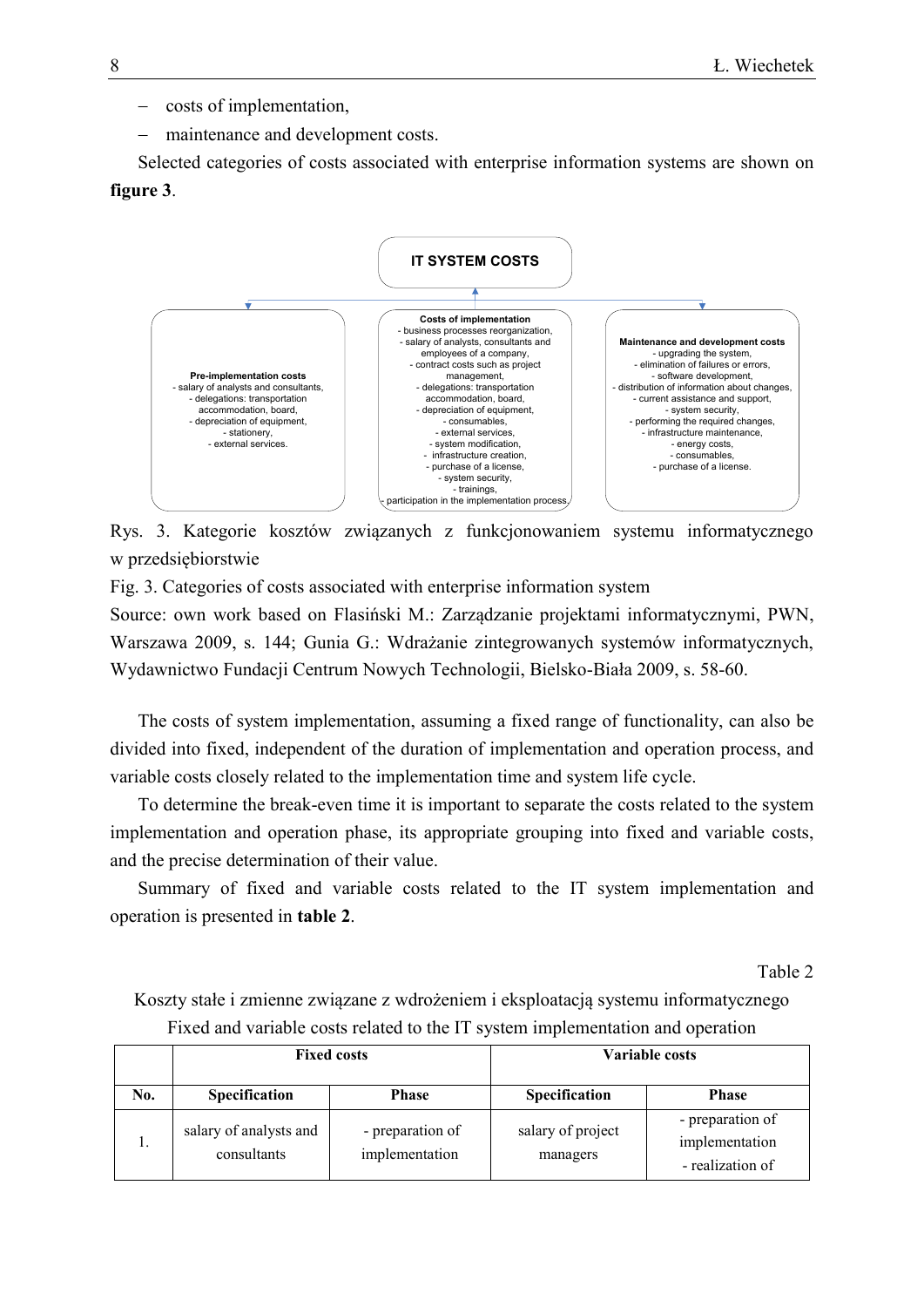|                  |                                      | <b>Fixed costs</b>                                                       | <b>Variable costs</b>                |                                                                                         |  |  |  |
|------------------|--------------------------------------|--------------------------------------------------------------------------|--------------------------------------|-----------------------------------------------------------------------------------------|--|--|--|
| No.              | Specification                        | <b>Phase</b>                                                             | Specification                        | <b>Phase</b>                                                                            |  |  |  |
|                  |                                      |                                                                          |                                      | implementation                                                                          |  |  |  |
| $\overline{2}$ . | business processes<br>reorganization | - preparation of<br>implementation<br>- realization of<br>implementation | upgrading the system                 | - realization of<br>implementation<br>- operation                                       |  |  |  |
| 3 <sub>1</sub>   | system modification                  | - realization of<br>implementation                                       | current assistance and<br>support    | - operation                                                                             |  |  |  |
| 4.               | external services                    | - preparation of<br>implementation<br>- realization of<br>implementation | system security                      | - preparation of<br>implementation<br>- realization of<br>implementation<br>- operation |  |  |  |
| 5.               | infrastructure creation              | - realization of<br>implementation                                       | infrastructure<br>maintenance        | - operation                                                                             |  |  |  |
| 6.               | hardware                             | - realization of<br>implementation                                       | energy consumption                   | - realization of<br>implementation<br>- operation                                       |  |  |  |
| 7.               | licenses                             | - realization of<br>implementation                                       | consumables                          | - realization of<br>implementation<br>- operation                                       |  |  |  |
| 8.               | trainings                            | - realization of<br>implementation                                       | elimination of failures<br>or errors | - realization of<br>implementation<br>- operation                                       |  |  |  |

Flasiński M.: Zarządzanie projektami informatycznymi, PWN, Warszawa 2009, s. 144; Gunia G.: Wdrażanie zintegrowanych systemów informatycznych, Wydawnictwo Fundacji Centrum Nowych Technologii, Bielsko-Biała 2009, s. 58-60.

Much of the above fixed costs can become variable (temporary fixed) due to extending the duration of IT implementation process. As an example we can describe training costs. The duration of training, and thus the associated costs are generally defined in the preimplementation phase. The costs depends among others from the functional scope of the system, the number of users to be trained, the number of training groups, but their value should not be related to the duration of implementation stage. However, in the case of significant delays in implementation, postponement of starting operation phase, it may be necessary to repeat the part or the entire training cycle.

#### **2.2. The benefits of operating IT system**

From the economic point of view, the proposed difference between the total benefits generated by the implemented IT system, and the cost of the implementation and operation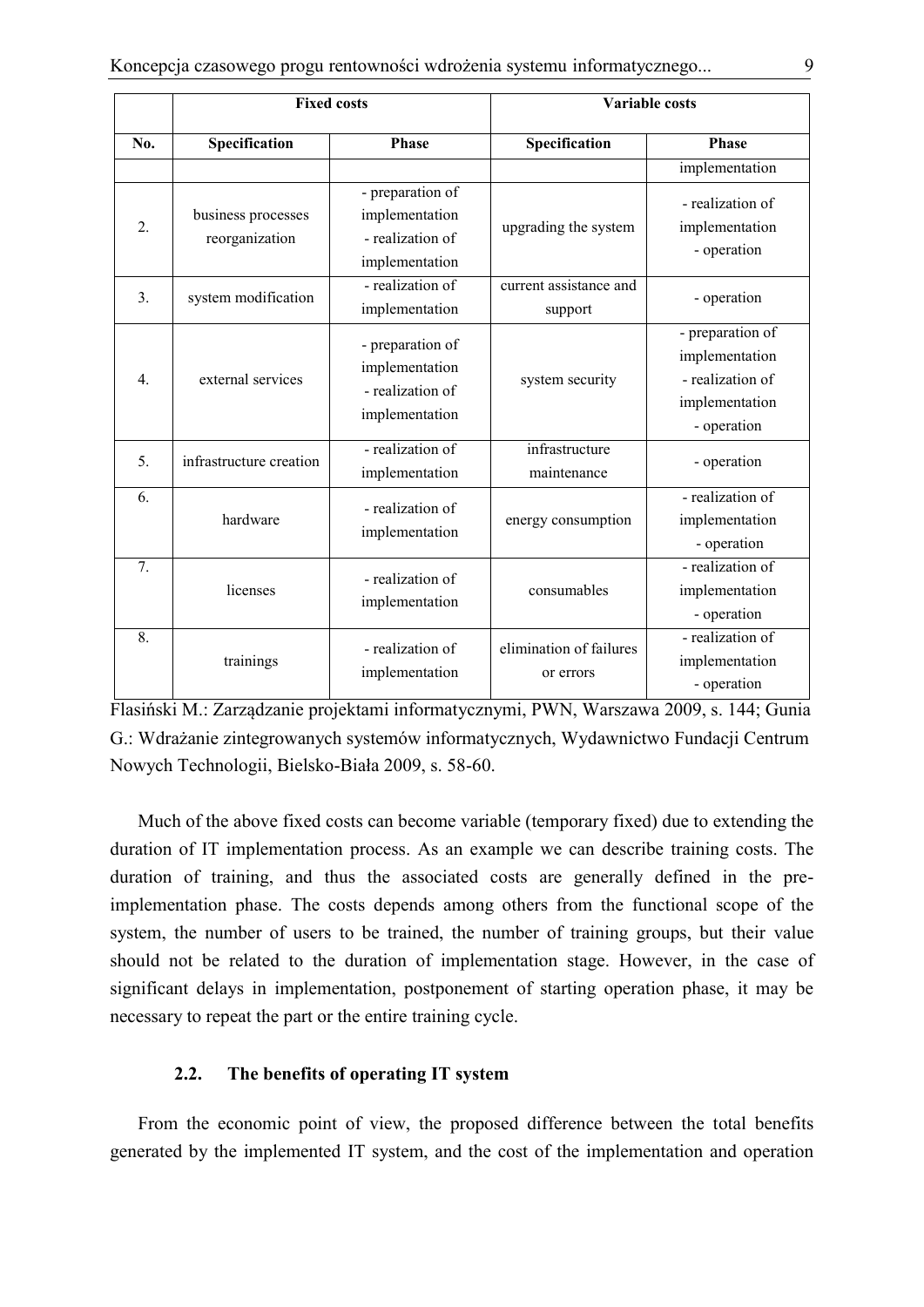should be positive, otherwise the efforts to implement the enterprise IT system would be irrational.

Estimating the overall benefits of using a computer system is an extremely difficult undertaking<sup>17</sup>. The overall set of benefits includes both indirect and direct benefits. The benefits are generated in the implementation phase, as well as in the system operation stage. Examples of benefits generated by the management support systems are:

- reducing the cost of maintenance and administration,
- better quality of data,
- faster reporting,
- the ability to control the availability of resources and products,
- better utilization of production capacity,
- coherent and homogeneous information,
- reduction of information system maintenance costs of,
- greater focus on customers,
- better identification of customer needs,
- matching of products and services to customer needs,
- increase in quality of service,
- $\overline{\phantom{a}}$  integration of the various departments of the company,
- sales processes improvement,
- reorganization and improvement of business processes,
- reduction of employment costs,
- reduction in reserves.

Managers of the companies separates the benefits derived from the use of a system and benefits generated by reorganizing the company due to the implementation work. Therefore the implementation of IT system generates a two-fold benefit. Initially, business processes and organizational structure are being optimized during the phase of system implementation. Then, after putting the system into use, the various business processes become standardized and automated through the use of IT tools. So, the IT system implementation triggers the synergistic effects that are derived from the interaction between the IT tool and the company for which the implementation work is being performed. The real benefits arising from the IT implementation lies, therefore, not only in technological and functional capabilities of the implemented system, but mainly in the ability of company to introduce a system, implementation combined with the reorganization of the company<sup>18</sup>.

It can be observed that the main benefits of using the IT system are determined by the finalization of the implementation process, the level of objectives achievement. Secondary benefits arise from the level of efficiency of the implementation work, generating short-term

<sup>&</sup>lt;sup>17</sup> Ibidem, s. 143.

<sup>18</sup> Lech P.: op.cit., s. 139.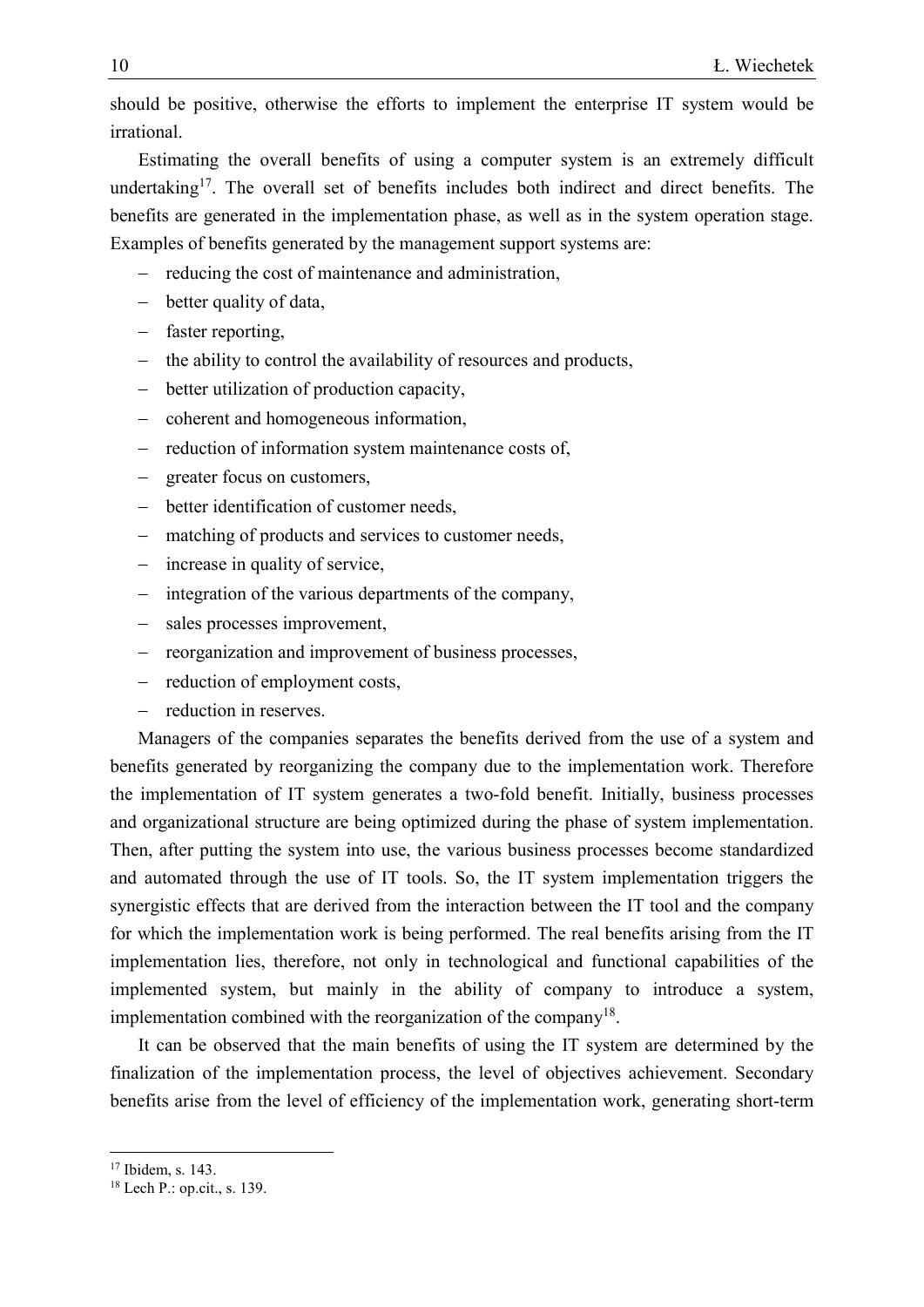benefits. A sample list of benefits generated by the enterprise information system contains **table 3**.

Table 3

## Wykaz korzyści generowanych przez system informatyczny przedsiębiorstwa List of benefits generated by the enterprise information system

| No. |             | <b>Benefit</b>                          | Direct              | Measurable                             | Financial                                | Measure                                                                                            |
|-----|-------------|-----------------------------------------|---------------------|----------------------------------------|------------------------------------------|----------------------------------------------------------------------------------------------------|
| 1.  |             | reduction of employment                 | $\overline{Y}$      | $\overline{Y}$                         | $\overline{Y}$                           | saved amount of wages                                                                              |
| 2.  |             | reduction of the process errors         | Y<br>/N             | Y                                      | Y<br>/N                                  | value of avoided losses                                                                            |
| 3.  | Automation  | less consequence of errors              | Y<br>$\overline{N}$ | Y<br>/N                                | Y<br>$\sqrt{N}$                          | difference in the number of errors,<br>the difference in time of error<br>correction               |
| 4.  |             | quicker decision making process         | N                   | Y                                      | Y<br>/N                                  | time difference from the rise of<br>the problem to decision                                        |
| 5.  |             | matching more creative tasks            | N                   | N                                      | N                                        |                                                                                                    |
| 6.  |             | new way of work                         | N                   | ${\bf N}$                              | N                                        |                                                                                                    |
| 7   |             | better use of resources                 | Y<br>$\overline{N}$ | Y                                      | $\mathbf Y$<br>/N                        | indicator of productivity, cost of<br>released capital                                             |
| 8.  |             | better decisions                        | N                   | $\overline{Y}$<br>/N                   | Y<br>/N                                  | savings generated by the decisions<br>in financial terms                                           |
| 9.  | Information | faster response to deviations           | N                   | Y                                      | N                                        | time from the deviation to the<br>corrective action                                                |
| 10. |             | better knowledge about the customers    | $\mathbf N$         | ${\bf N}$                              | N                                        | $\blacksquare$                                                                                     |
| 11. |             | better comfort of work                  | N                   | N                                      | N                                        | $\overline{a}$                                                                                     |
| 12. |             | new products and services               | N                   | Y                                      | Y                                        | profit from new products, services<br>(minus the loss resulted from the<br>resignation of the old) |
| 13. |             | shorter delivery times for new products | Y/<br>${\bf N}$     |                                        | $\mathbf Y$                              | difference in time from idea to<br>realization                                                     |
| 14. | Tra         | new distribution channels               | N                   | Y                                      | Y                                        | profit from sales through new<br>channels                                                          |
| 15. | nsformation | better quality of products and services | $\mathbf N$         | Y/<br>${\bf N}$                        | Y/<br>${\bf N}$                          | difference in the number of<br>defects, warranty repairs                                           |
| 16. |             | better support and service              | $\mathbf N$         | $\mathbf{Y}/% \mathbf{Y}$<br>${\bf N}$ | Y/<br>$\mathbf N$                        | claims costs                                                                                       |
| 17. |             | optimization of business processes      | Y/<br>$\mathbf N$   | Y/<br>${\bf N}$                        | $\mathbf{Y}/% \mathbf{Y}$<br>$\mathbf N$ |                                                                                                    |
| 18. |             | improving relationships with partners   | N                   | Y/<br>N                                | N                                        | less rotation of partners, the<br>difference in the number of<br>incorrect deliveries              |
| 19. |             | flattening of the organization          | $\overline{Y}$      | $\overline{Y}$                         | $\overline{Y}$                           | savings of the employment costs                                                                    |
|     |             |                                         |                     |                                        |                                          |                                                                                                    |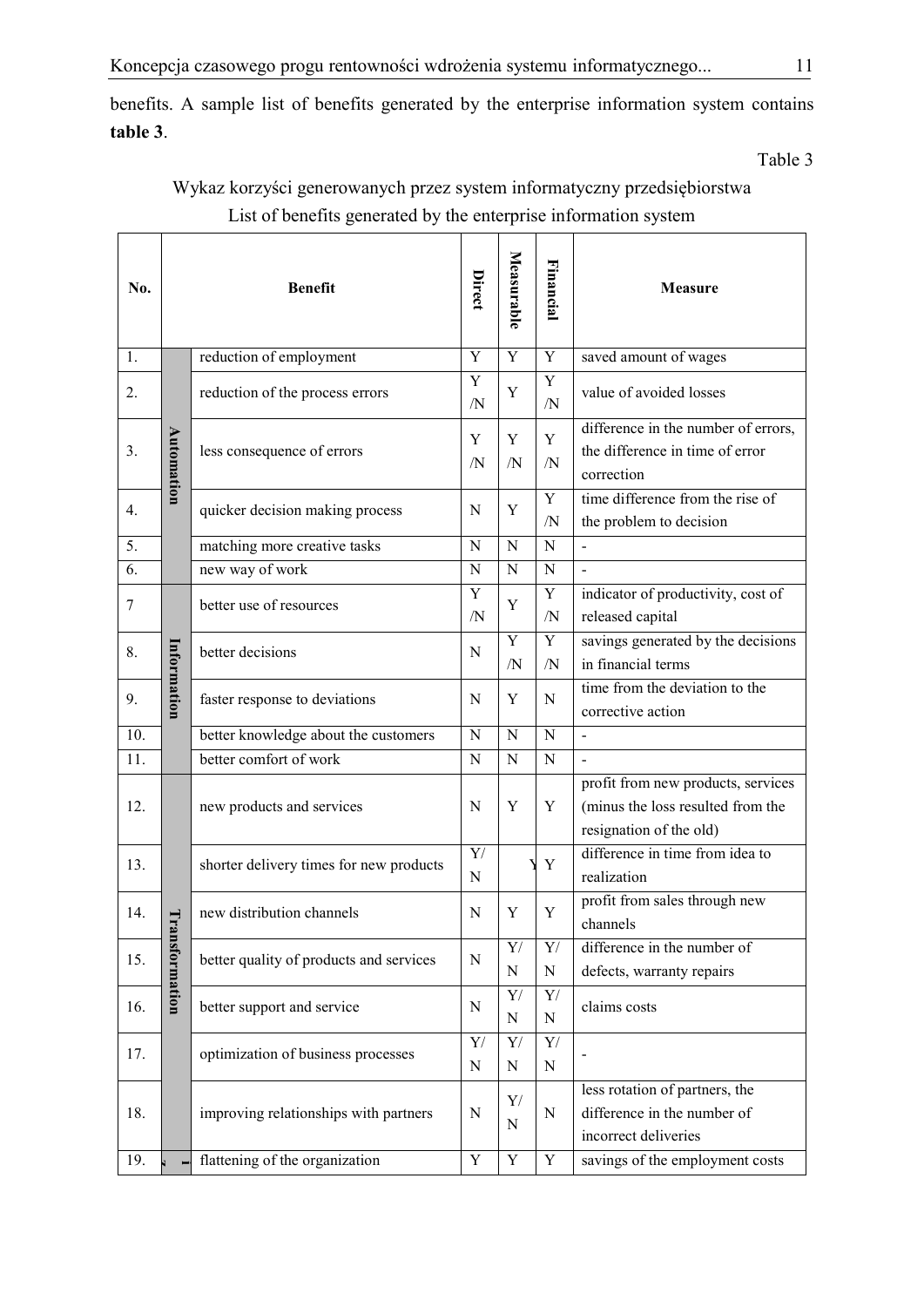| No. | <b>Benefit</b> |                                                                 | Direct | Measurable | Financial | <b>Measure</b>                             |
|-----|----------------|-----------------------------------------------------------------|--------|------------|-----------|--------------------------------------------|
| 20. |                | better communication                                            | N      | N          | N         |                                            |
| 21. |                | greater level of knowledge of the<br>organization and employees | N      | N          | N         |                                            |
| 22. |                | increase of employees comfort and<br>loyalty                    | N      | N          | N         |                                            |
| 23. | prestige       | publication in the professional journals                        | N      | Y          | N         | quantity and the volume of<br>publications |
| 24. |                | modern and competent company<br>image                           | N      | N          | N         |                                            |

Source: own work, based on Lech P.: Metodyka ekonomicznej oceny przedsięwzięć informatycznych, Wydawnictwo Uniwersytetu Gdańskiego, Gdańsk 2007, s. 43-56.

The above table indicates that most of the benefits in terms of automation, transformation, and the information flow from the use of IT systems, can be measured, quantified. Thus it becomes possible to determine what income is generated through the use of IT tools during both stages: implementation and operation of the system.

The benefits generated by the system can be considered as the savings achieved by the enterprise that resulted from the introduction of a computer system. Some of the benefits are noticed in the phase of preparation and realization of the implementation, but the main benefits are observed during the system operation phase. Faster implementation of the system determines the longer time of use and therefore a higher level of benefits, profit for the company.

## **5. The concept of the time break-even analysis in small and mediumsized enterprises**

The concept of the time break-even analysis of information systems implementation is based on the traditional break-even analysis, that allows to determine the amount (value) of sales, from which the project become a profitable investment. The time break-even means, the amount of time (duration of the implementation and operation stage), which elapsed from the beginning of an implementation project. That period of time is necessary to completely cover the costs of system implementation.

Studies conducted by the author and the analysis of the literature shows that the time of system implementation in a small or medium enterprise ranges from 3 months up to 2 years<sup>19</sup>.

<sup>19</sup> Yourdon E.: op.cit., p. 19.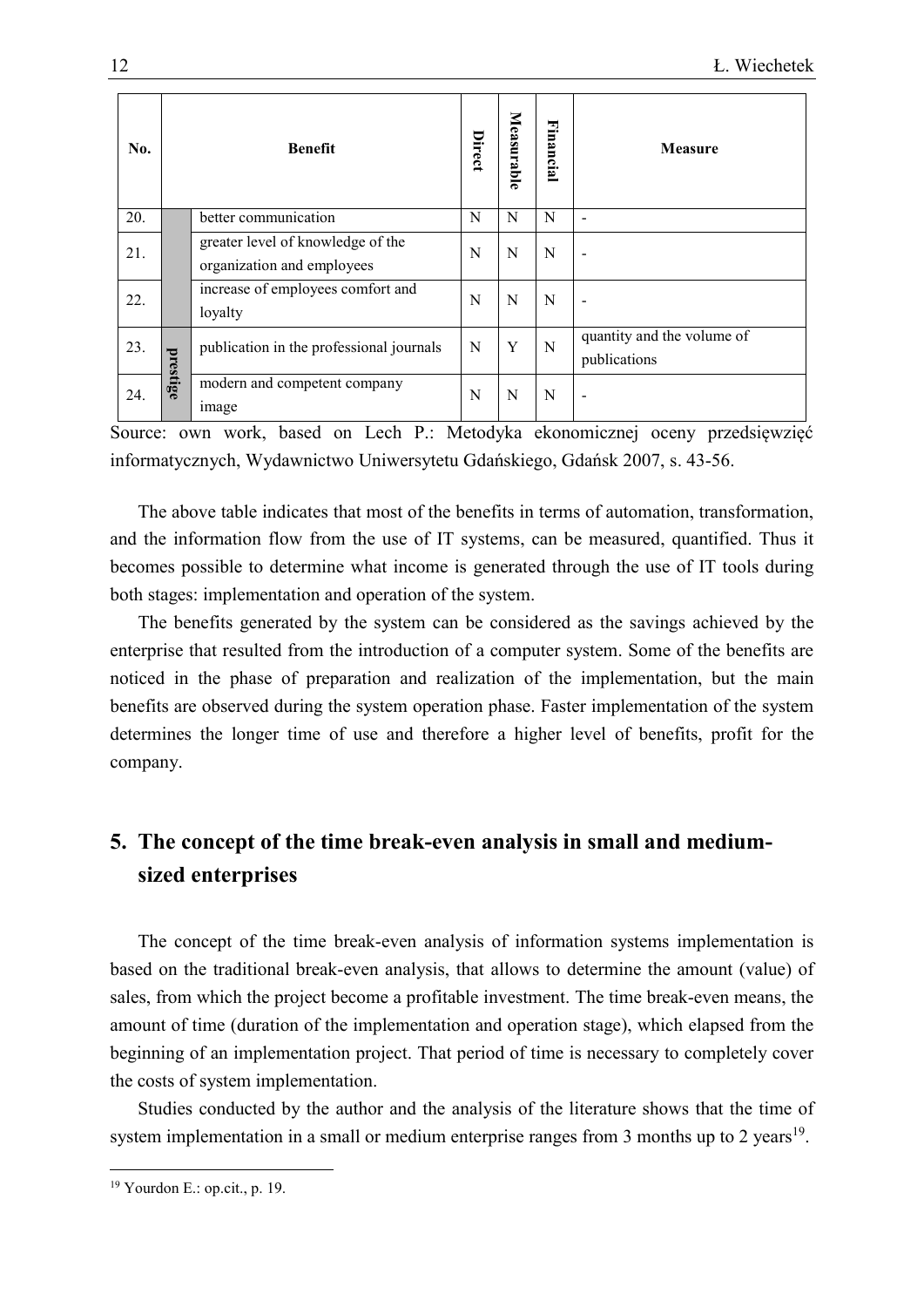The computer system as a result of: technological constraints, the dynamics of economic development, changes in attitudes and customer requirements can be effectively used in an enterprise only in a strictly limited period of time. This period is determined by factors related to:

- system: flexibility, scalability,
- user/operator: the dynamics of development, staff turnover, the organization of business processes,
- attitude, strategy of system developer and the determinants generated by the environment: changing law, changing market requirements.

Therefore, it becomes necessary to try to design tools that enable to answer the following questions:

- If capital expenditures spent on the implementation and operation of the IT system will be recovered during the operation phase?
- At what time (during the operation phase) the system will reach the break-even time?
- Does the duration of the IT system implementation stage is directly related to breakeven time and company risk?

In order to answer these questions it is necessary to the combine revenues and expenses arising from the system implementation and operation with the time, when the expenses are incurred, which is developing the concept of time break-even point (TBEP). Graphic illustration of the time break-even concept is shown on **figure 4**.





Fig. 4. Graphic concept of time break-even point and time margin of safety Source: own work.

The main assumptions of the concept of a time break-even: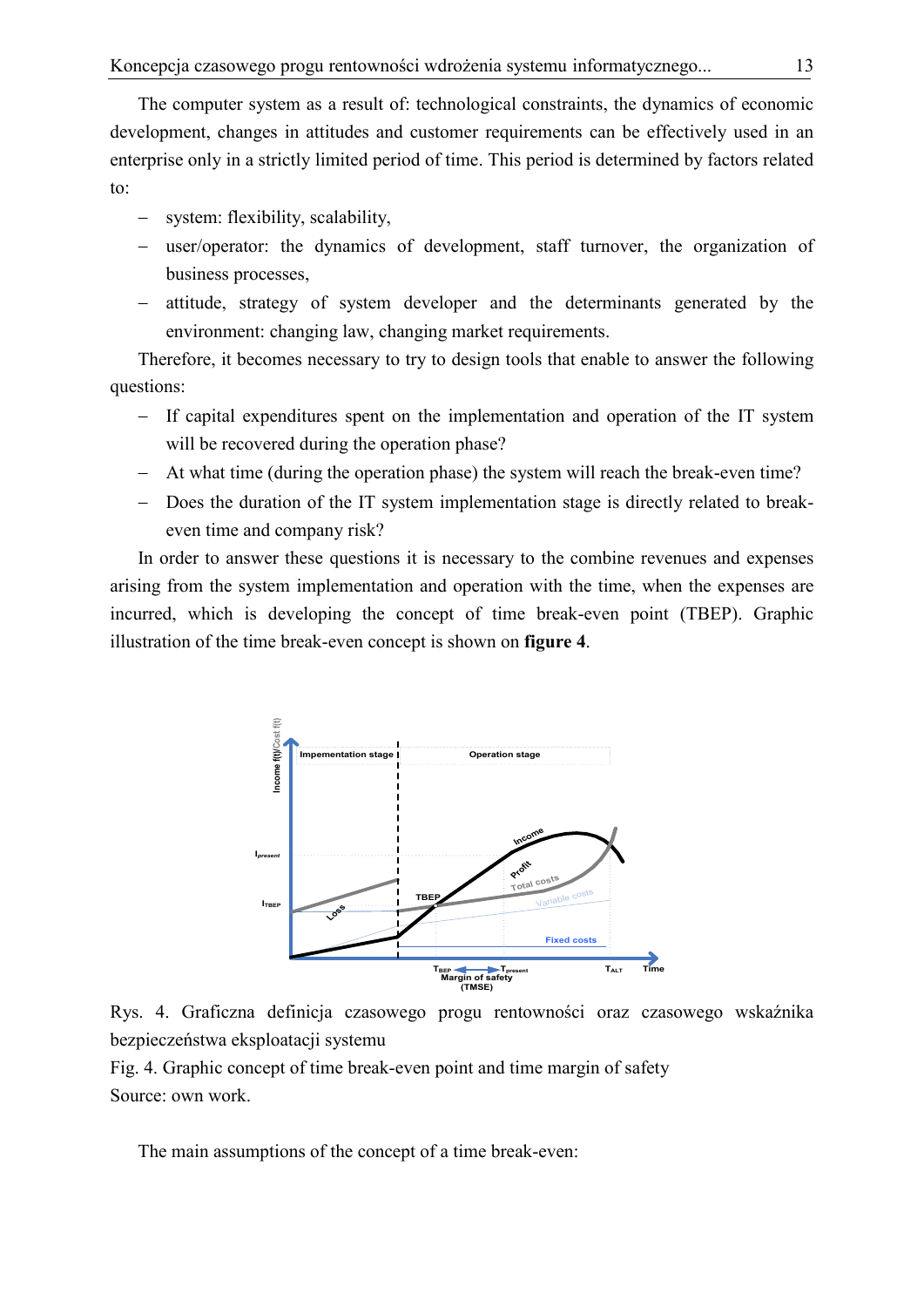- the life cycle of the enterprise IT system consists of two main phases: the implementation phase and operation phase,
- revenues and costs associated with the IT system are generated both in the implementation and operation phase,
- revenues and costs associated with the IT system exploitation depends on the duration of the implementation and operation of the system,
- during the implementation phase, the costs associated with the IT system exceeds the benefits,
- during the implementation stage the fixed costs are higher than in the operation phase,
- system life cycle ends up in the operation phase when the income and expenses generated by the system are equal.

Using the above assumptions, the formula for the time break-even (TBEP) is as follows (**Formula 2**):

$$
TBEP = F(t) / (b(t) - v(t))
$$
\n(2)

*where: TBEP – time break-even point*  $F(t) = fixed \, costs,$ 

$$
F(t) = \begin{cases} F(t)_{i} - implementation stage \\ F(t)_{e} - \exp lotiation stage \end{cases}
$$

*v(t) = variable costs of ICT usage per time unit*

$$
v(t) = \begin{cases} v(t)_i - implementation stage \\ v(t)_e - \exp lotiation stage \end{cases}
$$

*b(t) = benefit of ICT usage per time unit*

$$
b(t) = \begin{cases} b(t)_i - implementation stage \\ b(t)_e - exp lotiation stage \end{cases}
$$

Wzór 2. Wzór na czasowy próg rentowności Formula 2. Time break-even point formula Source: own work.

Determination of a time break-even requires dividing the system life cycle into two stages: the stage of implementation and operation. Subsequently, it is necessary to determine the amount of fixed costs and variable costs associated with the system, and then assign the costs to the stage of IT system life cycle.

Basing on an analysis of the **margin of safety (MS)** resulting from the break-even point analysis it can be stated that in the concept of a time break-even margin of safety, will take the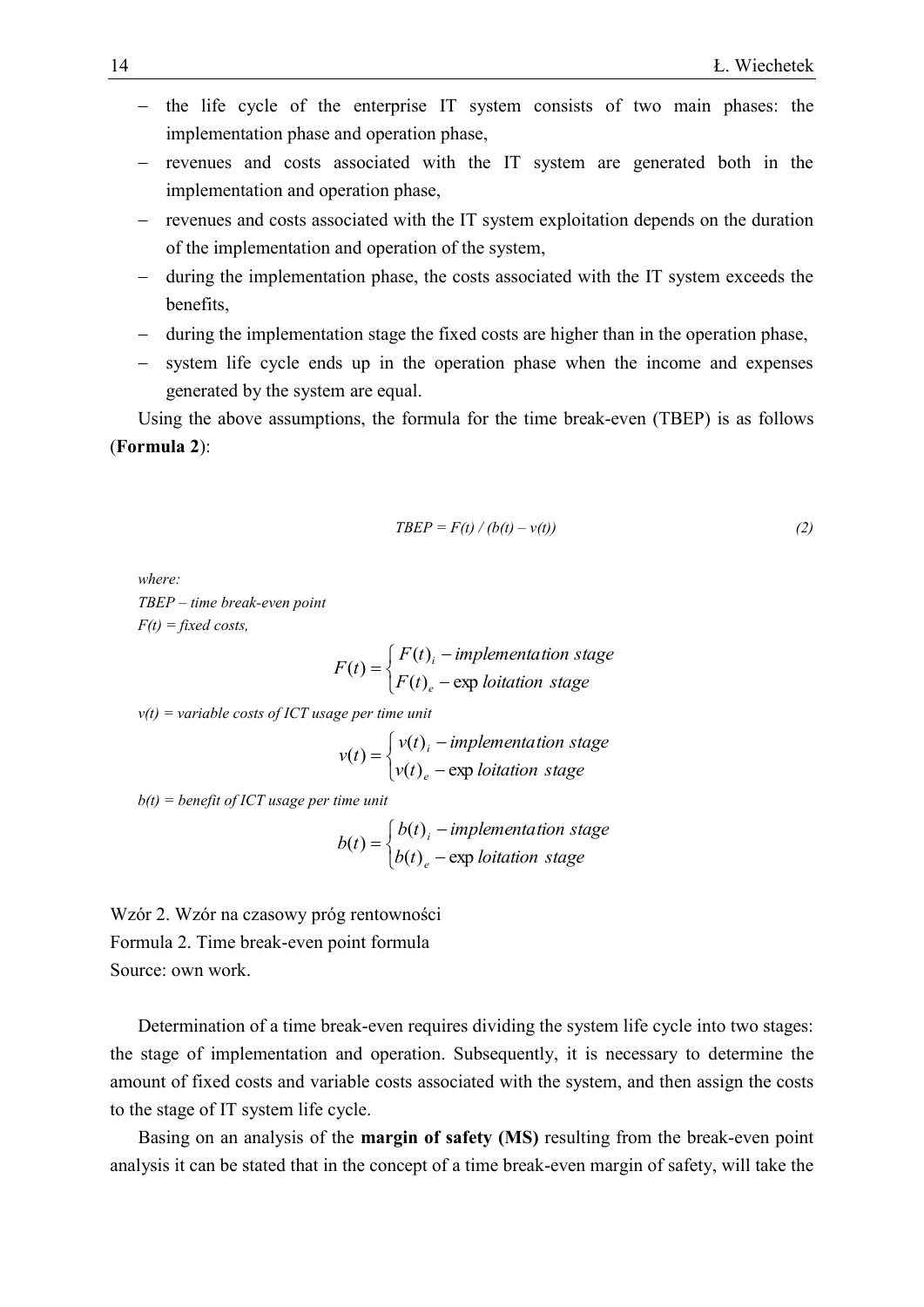form the **time margin of information system exploitation safety (TMSES)** determining the sensitivity of the company to shorten the average life cycle of the IT system, e.g. by extended implementation time, technology changes, changing customer requirements. This is the period of IT system operation that runs from the time break-even point until the end of the average system life time. The formula for the time margin of information system exploitation safety is as follows (**Formula 3**):

$$
TMSES = (ALT-TBEP)/ALT
$$
\n(3)

*where: TMSES – time margin of information system exploitation safety, TBEP – time break-even point, ALT – average system life time.*

Wzór 3. Wzór na czasowy wskaźnik bezpieczeństwa eksploatacji systemu Formula 3. Time margin of information system exploitation safety formula Source: own work.

The above formula indicates that calculation of the TMSES level requires determination of the time break-even and assumption of the ALT index value. The ALT index value, according to studies, literature and the results of research conducted by the author, depends both on the IT system and company specific, but also on the conditions related to the provider of implementation services and level of current assistance and support.

### **6. Conclusion**

The article attempts to characterize the concept of time break-even of information systems implementation in small and medium enterprises, as a tool that supports an economic assessment of company IT system. The beginning of the paper author presented a break-even point and the characteristics of IT implementation projects in small and medium-sized enterprises. By emphasizing the complexity of the IT implementing process, author indicates that the process requires a multifaceted analysis not only in financial scope and functionality terms, but also from the time of return on investment point of view.

Conversion the concept of break-even point on the ground of IT systems implementation becomes foundation for developing time break-even point. The TBEP concept can be used not only for selection of IT system and implementation services provider, but also to control the course of the implementation process, which improves the safety of information system exploitation.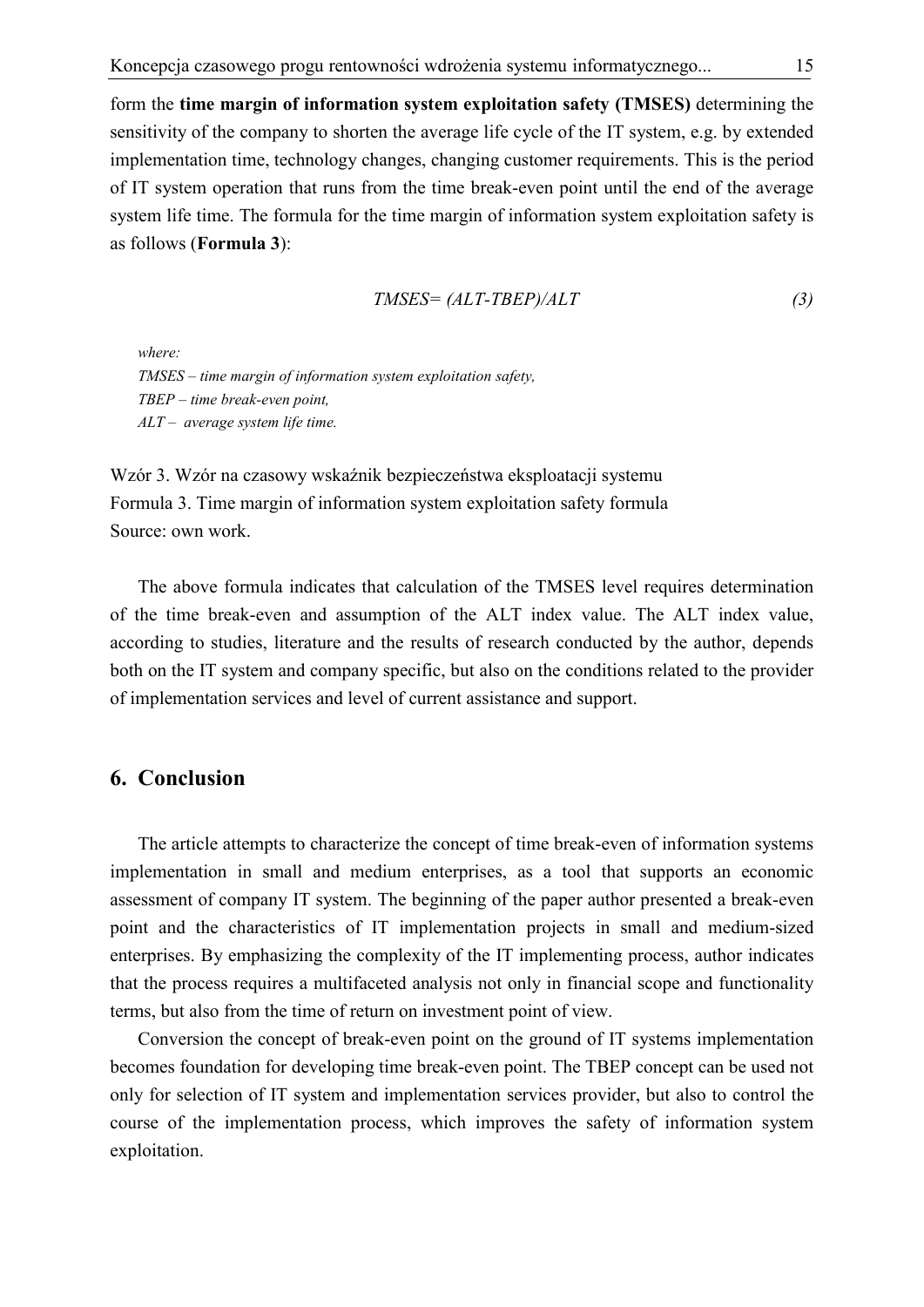The area of time break-even of information systems implementation has not yet been sufficiently explored, although it seems very important. The literature research, interviews conducted by the author with managers of IT implementation projects indicate that:

- Quick return on IT investments, achieving time break-even, plays a crucial role. Technical progress is particularly fast in the field of information technology, more often than in other areas of the enterprise it is possible that before reaching time breakeven point it will be necessary to conduct further implementation or change the system.
- The rate of return on IT investment is also caused by the fast development of small and medium-sized enterprises. This leads to substantial expansion or replacement of operated IT system.
- The benefits of the IT implementation project, especially in the organizational area, are generated also before the system operation stage. However, at this stage implementation costs significantly outweigh generated revenue.
- Small and medium enterprises should pay special attention to the duration of the IT system implementation. The low value of time margin of information system exploitation safety can lead to failure in time break-even point achievement (due to a reduction of system lifetime as a result of: longer implementation time, technological, legal, or functional changes). This can lead to problems with the company functioning.
- The results of the time break-even analysis of IT systems implementation performed by different companies, due to the differences in the range and budget, are hardly comparable. However, the time break-even analysis can be applied as one of the tools to choose the right IT system and implementation services provider.